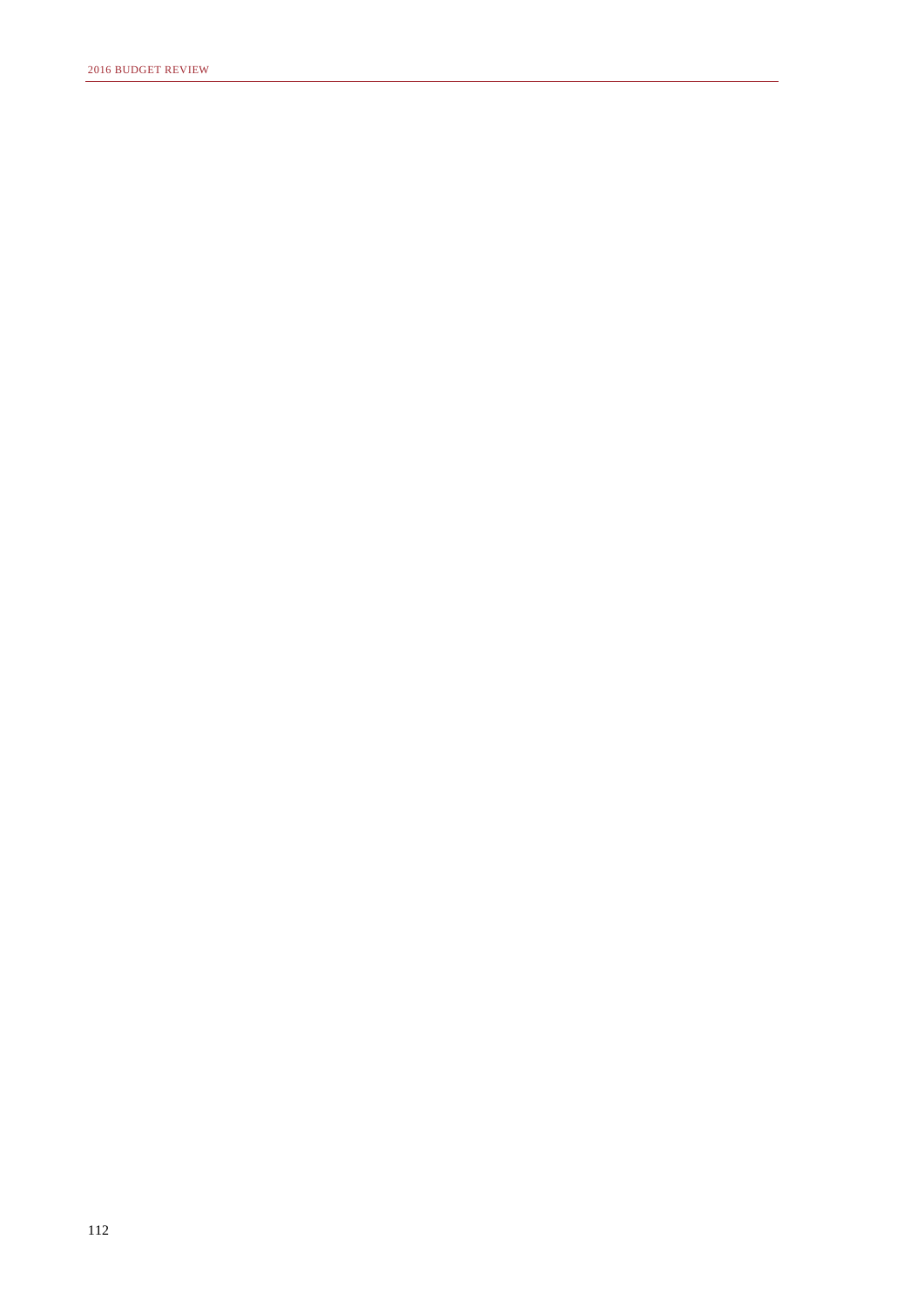# A

# **Report of the Minister of Finance to Parliament**

# **Introduction**

Section 7(4) of the Money Bills Amendment Procedure and Related Matters Act (2009) prescribes that the Minister of Finance submit an explanatory report to Parliament when tabling the annual budget. The report is to detail how the Division of Revenue Bill and the national budget give effect to (or why they have not taken into account) the recommendations contained in:

- Budgetary review and recommendation reports (BRRRs) submitted by committees of the National Assembly in terms of section 5 of the act.
- Reports on the fiscal framework proposed in the *Medium Term Budget Policy Statement* (MTBPS) submitted by the finance committees in terms of section 6 of the act.
- Reports on the proposed division of revenue and the conditional grant allocation to provinces and local government set out in the MTBPS submitted by the appropriations committees in terms of section 6 of the act.

# **Budgetary review and recommendation reports**

Section 5 of the act sets out the procedure to be followed by the National Assembly committees for assessing the performance of each national department before the budget is introduced. Through this procedure, committees are required to prepare BRRRs that assess the department's service-delivery performance, given available resources, and the effectiveness and efficiency of the department's use and allocation of those resources. The reports may also include recommendations on the future use of resources.

The relevant portfolio committees tabled the BRRRs in October and November 2015. Given the large number of reports, a separate document will be tabled in Parliament with detailed responses to the portfolio committees' recommendations. In many instances, the different committees made similar recommendations. Below is a summary of the common issues raised.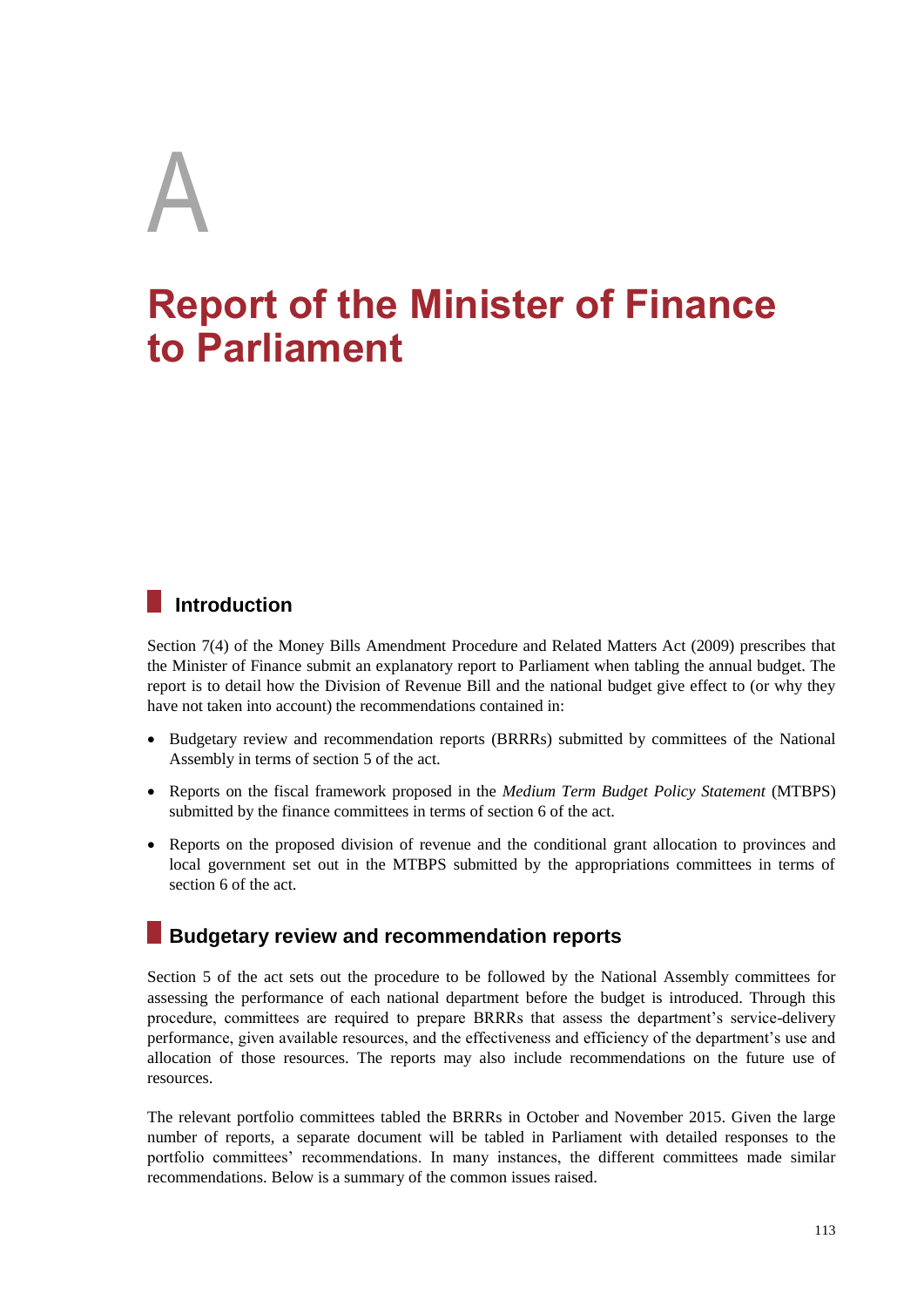#### **General issues**

- Additional funding is needed to improve the capacity of institutions to meet the goals of the National Development Plan.
- There should be intergovernmental engagements to deal with inter-state debt.
- Departments should review their annual performance plans to ensure that they are aligned with the budget, given budget reductions in some institutions.
- Budgets should be ring-fenced for specific initiatives.
- There needs to be greater compliance with the Public Finance Management Act (1999) (PFMA) and National Treasury regulations.
- Institutions should review their supply chain management processes and regulations.
- Departments should strengthen their oversight of public entities.
- Consideration should be given to producing the BRRRs earlier.
- Departments should be adequately capacitated to improve the spending of infrastructure-related grants.
- Funding arrangements for certain conditional grants and programmes need to be reviewed.
- Financial management must be improved to ensure unqualified audits.
- Issues raised in previous BRRRs should be addressed.

Some committees also recommended that additional budget allocations be made available for particular programmes, sub-programmes or other budget items. However, the scope to provide additional funding is limited, given the constrained fiscal outlook. Departments, public entities and constitutional institutions were required to reprioritise funds within their existing baselines to fund emerging priorities. Should the fiscal outlook improve, recommendations for additional funding may be considered in future budget processes.

The rest of this report details the Minister of Finance's response to matters contained in the other committee reports. Where different reports make the same recommendations, responses have not been repeated.

# **Recommendations of the Standing Committee on Appropriations on the 2015 MTBPS**

#### **The impact of public-sector wage agreements on fiscal sustainability**

*The National Treasury, in partnership with the Department of Public Service and Administration (DPSA) and the Department of Planning, Monitoring and Evaluation (DPME) should develop systems and mechanisms targeted at reforming public-sector wage agreement mechanisms so that they align with the principles of fiscal sustainability and countercyclicality. In addition, wage agreements should not deplete contingency reserves as these serve as a critical buffer against natural disasters such as droughts and global economic shocks.*

The National Treasury is working with the DPSA and the DPME to prepare an evaluation of the 2015 wage negotiations. Weaknesses in public-service wage-setting institutions are being identified and proposals for reforms considered. Issues identified thus far include:

- Excessive focus on short-term cost-of-living adjustments.
- Insufficient focus on longer-term reforms to public-sector employment practices and remuneration structures that could improve performance, service delivery and fiscal sustainability.
- Weaknesses in the sectoral collective bargaining chambers, and insufficient attention to sectoral issues in the central chamber.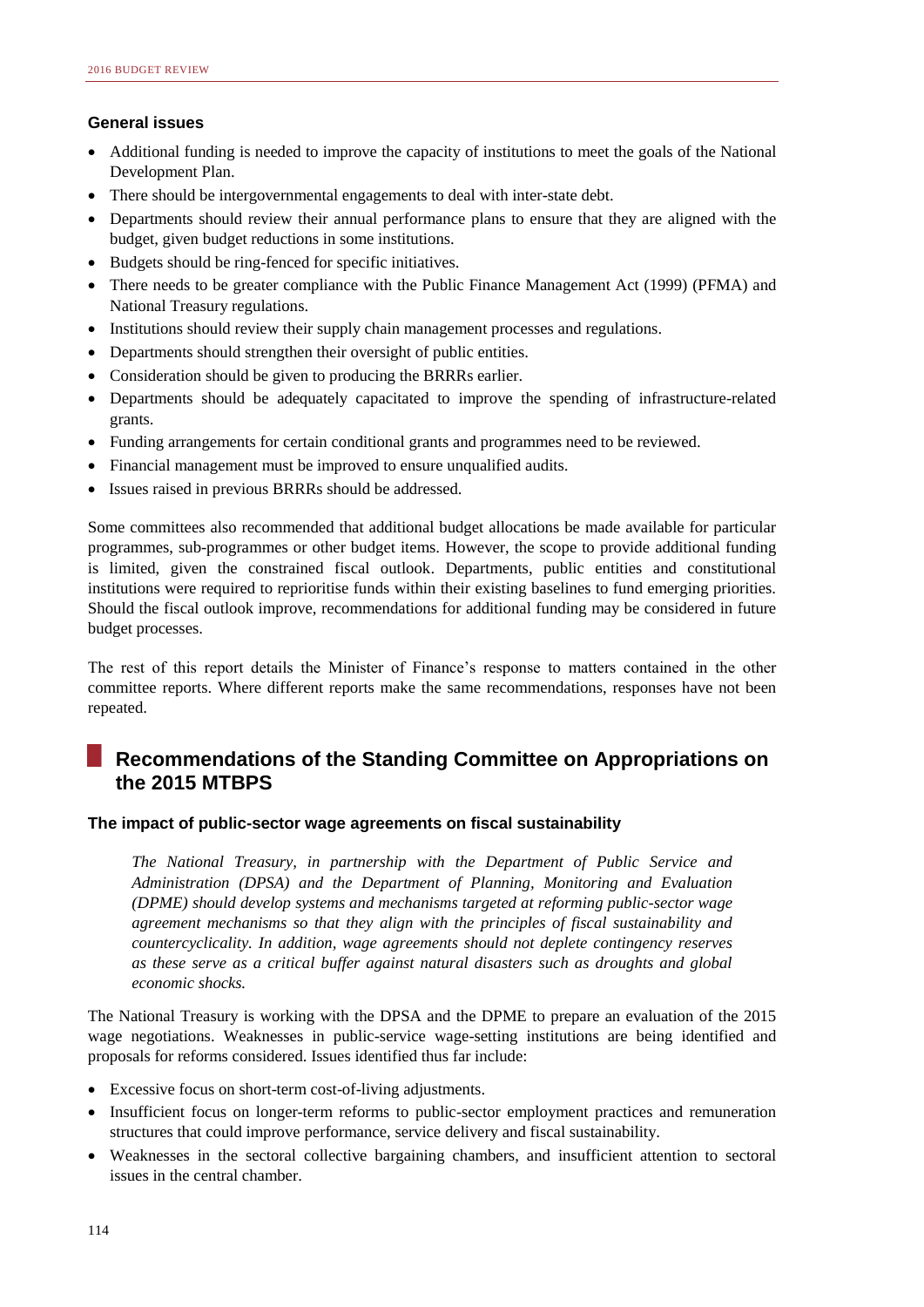Gaps in the employers' mandate formulation and approval processes, such as the absence of direct participation of provincial governments.

The report will draw on lessons and experiences gained from other countries on public-sector collective bargaining institutions and remuneration reforms. Reform proposals will help government prepare for the next round of negotiations.

The National Treasury agrees that wage agreements should not deplete contingency reserves. Nevertheless, fiscal choices must also take account of the need to sustain core programmes with limited resources.

#### **Measuring productivity in the public sector**

*The National Treasury, in partnership with the DPSA and the DPME, should develop and implement a framework for measuring productivity aimed at benchmarking improvements in the public sector in the medium to long term.*

The DPSA is leading the development of a framework to measure productivity in the public service. A draft framework was finalised in 2015 and is being piloted and tested in key sectors. The framework will be refined and finalised in 2017/18. The National Treasury will provide input to help finalise the framework. It is also working on a strategy for remuneration reform that should ensure there is a strong link between wage settlements and performance at both an individual and institutional level.

#### **Outreach programmes on the medium-term expenditure framework (MTEF) trade-offs and the importance of faster economic growth**

*The National Treasury, in partnership with the DPME, should embark on budget outreach programmes that seek to educate all stakeholders and the general public on the formulation of budgeting outcomes and the trade-offs involved in the development of the final mediumterm budget framework.*

Each year, the National Treasury publishes a *People's Guide to the Budget.* The guide aims to make the main messages contained in the national Budget Speech, and in accompanying legislation and documentation, accessible to the general public. This includes the formulation of budgeting outcomes and the trade-offs made, given limited resources, against National Development Plan priorities as expressed through the medium-term strategic framework (MTSF).

Following the tabling of the budget in Parliament, National Treasury officials engage in an extensive programme of outreach, including running workshops at 10 universities across the country, and holding a national workshop with civil society organisations. In partnership with other government departments, the National Treasury aims to strengthen its outreach activities on budget choices.

*The National Treasury and all relevant stakeholders should embark on education outreach programmes and social dialogue strategies highlighting the importance of faster economic growth as a necessary condition to raise the resources needed to support social and economic transformation. This should include efforts aimed at reconstructing social consensus behind a path of accelerated economic growth.*

The National Treasury has consistently communicated the importance of faster economic growth as a necessary condition for transforming society. This message has been contained in speeches, statements and publications. It has also communicated this message in engagements in domestic and global forums. Budget discussions are regularly held in the National Economic Development and Labour Council to strengthen social consensus on national budget priorities and choices.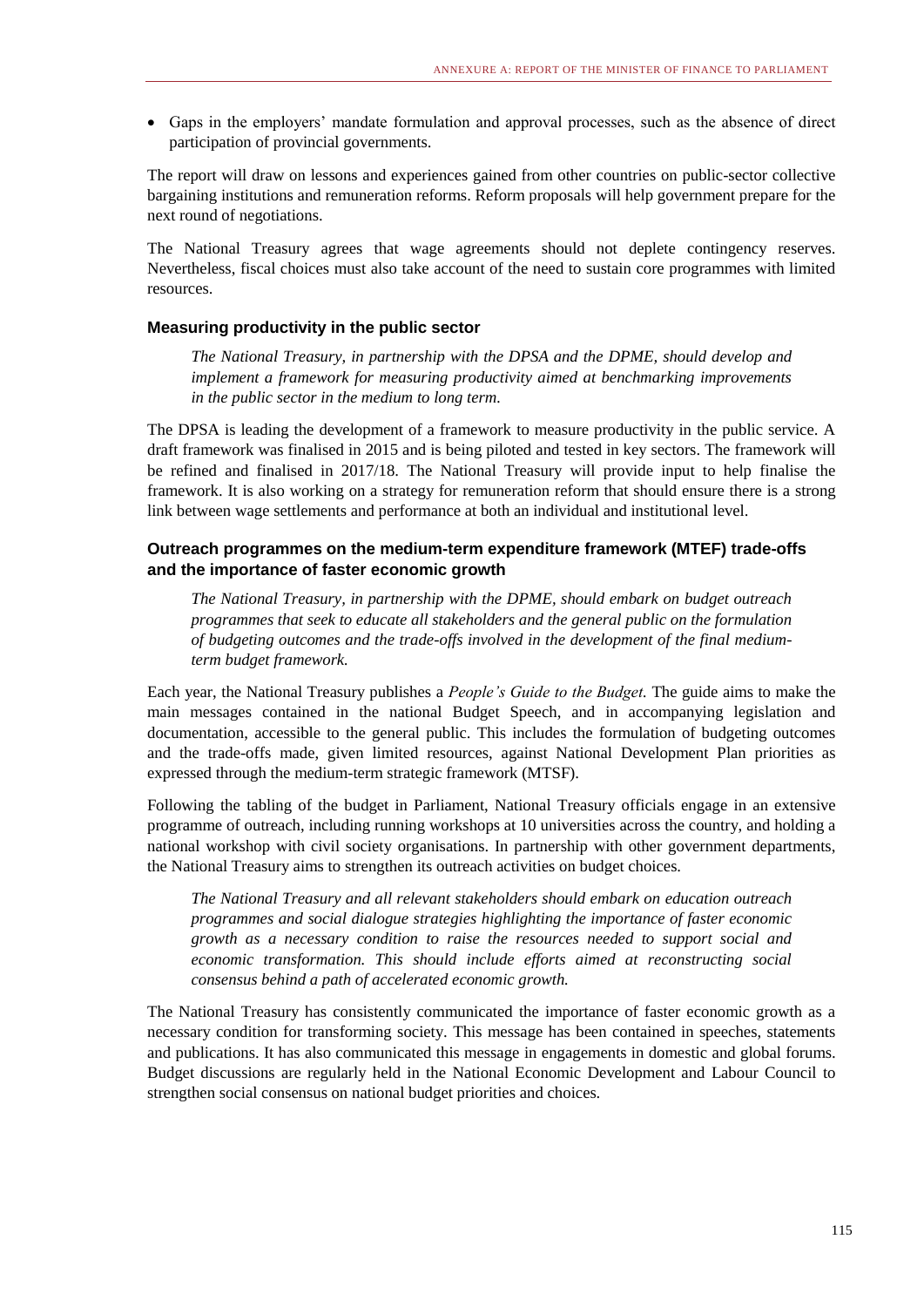#### **Partnerships in planning and budgeting frameworks**

*The National Treasury, in partnership with the DPME, should consider the inclusion of partnerships in planning and budgeting frameworks so as to ensure enhanced emphasis of partnerships in the implementation of government programmes.*

The National Treasury agrees that continuing to promote partnerships in the form of broad public engagement on the budget process is of the utmost importance. The National Treasury conducts a wide range of such engagements, and encourages South Africans from all walks of life to express their views on the allocation of public funds. The Constitution mandates the National Treasury to manage the public finances, and the PFMA makes the National Treasury responsible for managing the budget preparation process. These processes are subject to a lengthy period of consultation and modification throughout government, including the Ministers' Committee on the Budget, before they are tabled in Cabinet. Ultimate responsibility for the national budget rests with Parliament which, acting as the elected representatives of the South African nation, debates and votes on the budget in a range of forums that are accessible to the public. The Money Bills Amendment Procedure and Related Matters Act also gives Parliament the opportunity to amend the budget.

#### **Creating a knowledge databank on budgeting best practice**

*The National Treasury should ensure that a knowledge databank is created that contains best practice in budget reprioritisation, strategies for realising value for money, spending efficiencies and spending effectiveness. The knowledge bank should be accessible by all state agencies including oversight bodies such as legislatures and municipal councils.*

The National Treasury provides publicly accessible guidance to government departments on reprioritising expenditure, realising value for money, and achieving spending efficiencies and effectiveness. This guidance is provided in various forms, including cost-containment and yearly budget preparation guidelines, and procurement strategy and policy reviews. In addition, dedicated budget analysts provide specialised, sector-specific guidance.

#### **Strengthening the capital budgeting framework**

*The National Treasury, in partnership with the Department of Public Works, the Presidential Infrastructure Coordinating Commission (PICC) and all relevant stakeholders in the built environment, should further strengthen its capital budgeting frameworks.*

The National Treasury is developing proposals for reforms to the capital budgeting framework. The aim will be to strengthen government's approach to evaluating large infrastructure projects, and consider means to improve alignment between spending on approved projects and medium-term budget allocations. The strengthening of capital project planning and the appraisal system will also enable government to adjust expenditure plans where financially viable projects with clear social or economic benefits are identified. The framework will aim to clarify institutional roles and responsibilities across government.

#### **Mechanisms to prevent poor performance by human settlement departments**

*Departments of human settlements and the National Treasury, in partnership with the Financial and Fiscal Commission and other stakeholders, should develop mechanisms for appropriate disincentives so as to discourage poor performance, especially in ensuring that the attainment of targets in the annual performance plans is aligned to budget planning and spending performance.*

The National Treasury is working with the national and provincial departments of human settlements to align the basic accounting system (BAS) across provinces directly with the sub-programmes in the National Housing Code. This will make it easier to benchmark and compare provinces, and analyse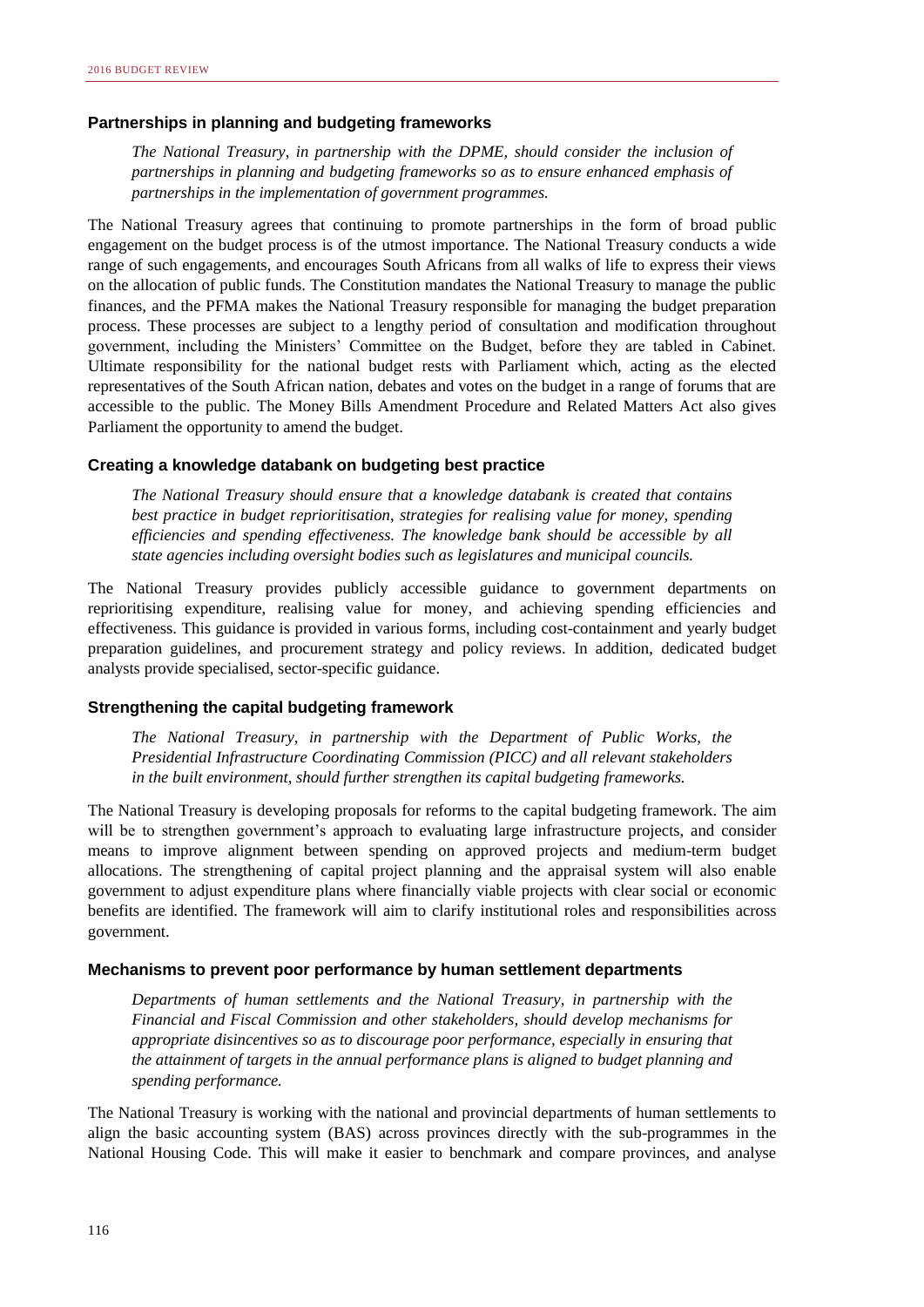lower-level accounting detail. Provinces previously had their own lower-level budget structures on BAS, making it impossible to evaluate different spending and service-delivery performance.

During 2015/16, programmes and sub-programmes on the housing subsidy system – maintained by departments of human settlements – have been aligned with BAS. This will improve the link between reporting on financial and non-financial performance. In 2016/17, the housing subsidy system will be aligned with the infrastructure reporting model, which reports on project status in real time. These measures will improve government's ability to monitor the attainment of targets and align these with budget planning and spending performance.

#### **Monitoring public employment programmes and their effect on job creation**

*The National Treasury, in partnership with relevant stakeholders, should look at ways in which public employment programmes can be sufficiently customised so that they respond to the varying economic conditions across the country. There should be enhanced monitoring mechanisms of public employment programmes and their overall effects on job creation, wages and productivity.*

The National Treasury agrees with these proposals.

There are already several ways in which the Expanded Public Works Programme and the Community Work Programme adapt to local economic conditions – both directly as employment programmes and as part of broader infrastructure development, environmental and social programmes. For example, the programmes target youth, women and other disadvantaged groups, and support environmental programmes and municipal infrastructure investment that is based on needs and development.

In addition, the Jobs Fund invests in projects that are customised to local circumstances. The fund's project management unit at the National Treasury evaluates projects in detail and occasionally publishes its findings.

The National Treasury also forms part of the programme management team providing oversight to the environment and culture sectors of the Expanded Public Works Programme. The environment and culture sector programme management team endorses the methodology to be applied to determine the budget, incentive amounts and data to be used as the basis of performance and incentive calculations. The Department of Public Works manages the reporting on job-creation outputs.

#### **Incorporating values of trust and social consensus in the budget process**

*The National Treasury and the DPME should develop systems and mechanisms aimed at incorporating values of trust and building social consensus in the budget process, and its contribution to growth and development.*

The National Treasury agrees that these are important values that should be fostered through the budget process. It looks forward to further debate and proposals concerning how these values can be realised through specific systems and mechanisms.

#### **Improving effectiveness of spending through expenditure reviews**

*The National Treasury and the DPME should provide regular feedback to the committee on significant issues pertaining to the budget framework such as the introduction of the national health insurance (NHI), expenditure reviews and evaluations, review of business support incentives, and reviews on conditional grant performance and other critical budgetary and spending issues.*

The *Budget Review* and the MTBPS regularly address many of these issues. The quarterly reporting framework guiding regular feedback to the Standing Committee on Appropriations will be enhanced from 2016/17 to include the expenditure and detailed performance information requested. The National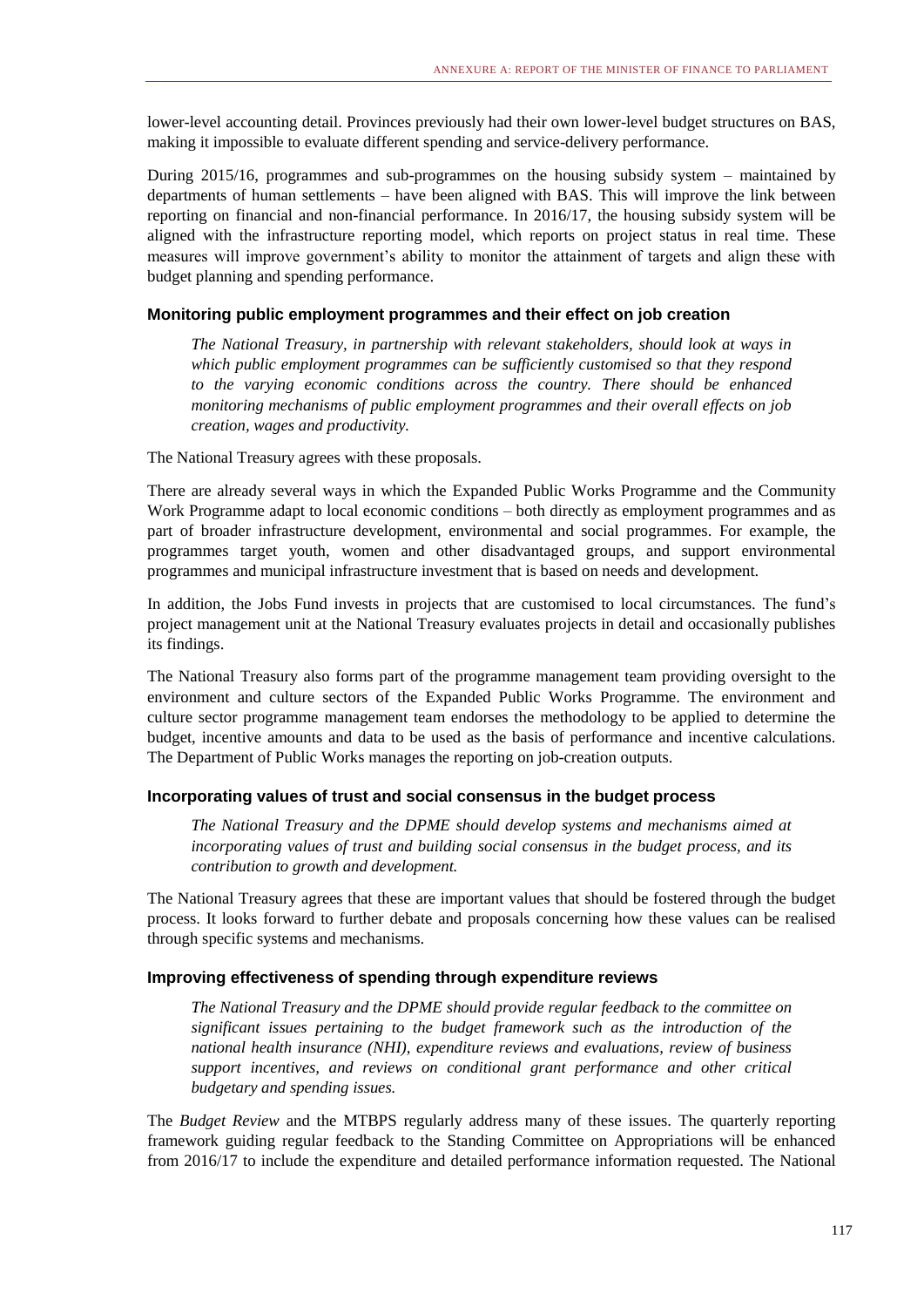Treasury is always willing to assist Parliament and its committees with additional feedback as and when requested.

#### **Alignment of spending with the purpose of the municipal demarcation transition grant**

*The National Treasury is to put in place measures to ensure that funds earmarked for the municipal demarcation transition grant are used only for the specific purpose of defraying costs related to the demarcation.*

The *municipal demarcation transition grant* was established to defray the costs in newly amalgamated municipalities of the significant boundary changes planned for 2016. With a three-year lifespan starting in 2015/16, the grant conditions stipulate that it subsidises only the additional administrative costs related to the mergers, such as incorporating administrative systems and transferring staff.

To ensure funds are spent appropriately, the Department of Cooperative Governance and Traditional Affairs and the provincial departments responsible for cooperative governance are overseeing the implementation of boundary re-determinations in their respective provinces. A change management committee has also been established for each re-demarcation, and includes representatives from the affected municipalities, the district municipality and the province. Through the municipal finance improvement programme, advisors are available to help municipalities with asset management during the transition. Support is being provided to municipalities in the Eastern Cape, Limpopo and the Northern Cape.

#### **Strengthening public-private partnerships in social infrastructure financing**

*The National Treasury, in partnership with the Financial and Fiscal Commission and relevant stakeholders in the financial sector, should develop concrete mechanisms for speedily expanding the role of private finance as a complement to public funds in the provision of social infrastructure such as in health sectors.*

In collaboration with the Department of Cooperative Governance and Traditional Affairs, the National Treasury is working to strengthen partnerships between government, municipalities and the financial sector. The aim is to find practical solutions to finance infrastructure investments that accelerate inclusive growth. A working group has been established to ensure regular engagements take place between metropolitan municipalities, commercial banks, institutional investors, the National Treasury, the Development Bank of Southern Africa, development finance institutions and the South African Local Government Association. The working group's tasks include finding innovative infrastructure-financing instruments and mechanisms, and updating the municipal borrowing policy framework to expand responsible and prudent borrowing for strategic infrastructure in metropolitan municipalities. The National Treasury is also working closely with sector departments, the Financial and Fiscal Commission, and the private sector to finalise the draft policy on development charges, which municipalities can use to finance infrastructure development.

#### **Funding for post-school education and training**

*The Minister of Finance and the Minister of Higher Education and Training (DHET) should ensure that the National Treasury and the DHET consider various options for the funding of higher education and training.* 

The National Treasury and the DHET are working together closely to consider options for funding higher education and training. An interdepartmental task team led by the National Treasury is investigating options to finance the White Paper for Post-School Education and Training. Other task team members include the DHET, the Financial and Fiscal Commission, and the DPME. Options considered to date include reprioritising funds from existing government programmes, instituting efficiency measures in post-school education and training institutions, reforming the National Student Financial Aid Scheme (NSFAS), and mobilising new sources of funding through the tax system. The task team will submit a report to the Medium-Term Expenditure Committee and Cabinet at the beginning of 2016/17.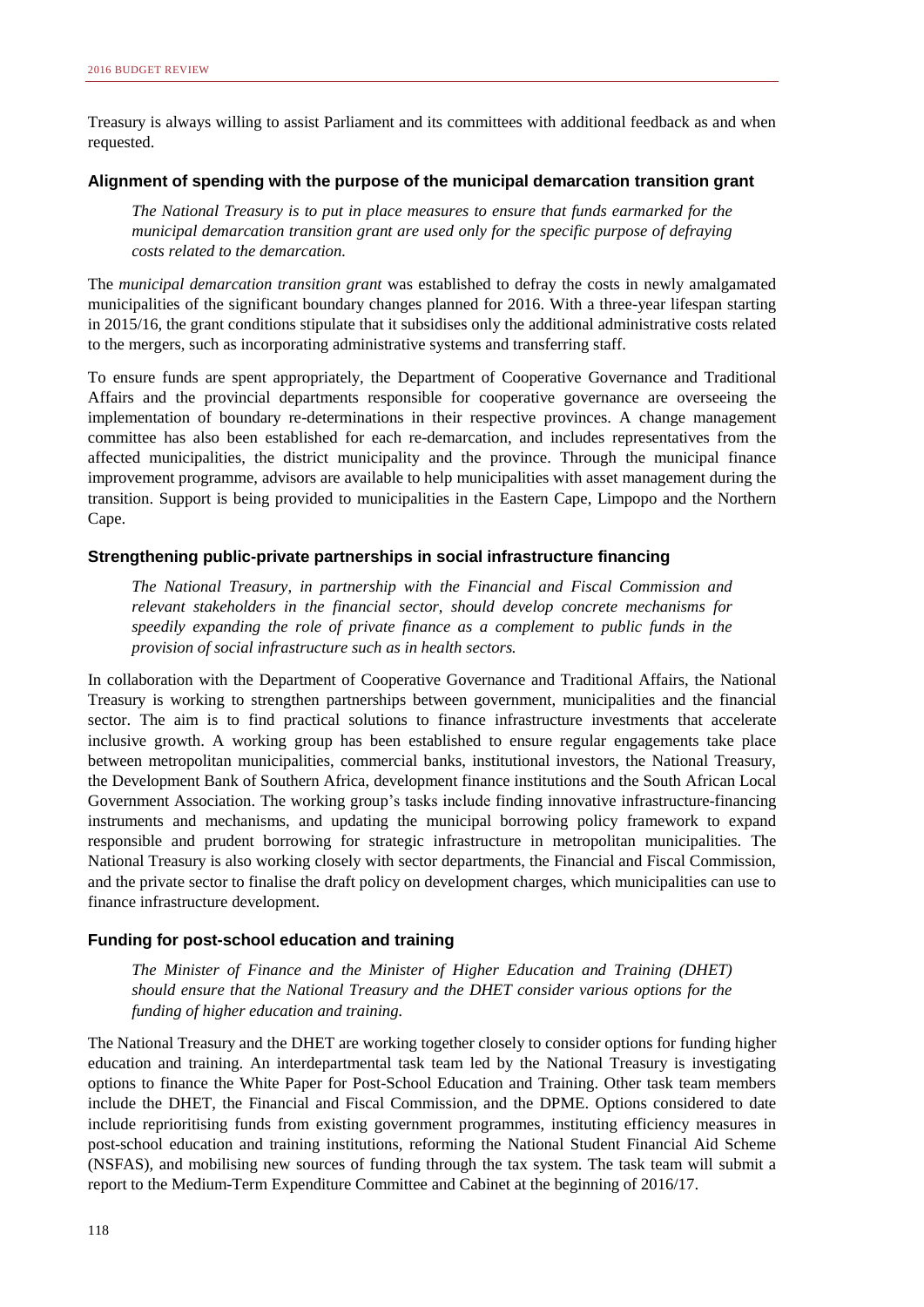The National Treasury is also providing support to the DHET's initiative to help historically disadvantaged higher education institutions reprioritise funds and contain costs. It will work with the DHET to support the review of the NSFAS's operational capacity to ensure it is ready to manage the additional resources to be mobilised.

# **Recommendations of the Standing Committee on Appropriations on the Adjustments Appropriation Bill**

#### **Mechanisms to deal with inter-state debt**

*The National Treasury should develop relevant provisions in the annual appropriations act that compels national departments and public entities to pay for services rendered by municipalities and other state agencies so as to eradicate inter-state debt.*

The question of inter-state debt is complex and attempts to resolve the issue centrally should be approached with circumspection. A critical issue will be to maintain the system's integrity and ensure that accounting officers retain the primary responsibility for managing the obligations of public institutions in line with the requirements of the PFMA.

The PFMA and Treasury Regulations have provisions to deal with inter-state debt. Section 38(1)(f) of the PFMA requires that accounting officers pay all required amounts in the prescribed period. Treasury Regulation 8.2.3 stipulates that, unless determined otherwise in a contract or other agreement, all amounts owing to creditors are to be settled within 30 days from receipt of invoice (or from the date of settlement or court judgment, in the case of civil claims). This requirement also applies to payments owed to municipalities by departments and entities. Accounting officers and accounting authorities and delegated officials of institutions subject to the PFMA must comply with its provisions and contractual obligations. Similarly, section 37(1)(c) of the Municipal Finance Management Act (2003) (MFMA) requires that municipalities must promptly meet all financial commitments to other municipalities or national and provincial organs of state.

To the extent that these obligations are not adhered to, measures to improve public accountability may be required. To clear historical debts and ensure compliance with the PFMA and the MFMA, a task team has been established in the Department of Public Works to review all outstanding debt owed to municipalities by national and provincial departments. Engagements are also taking place in each province with municipalities to resolve disputes on a case-by-case basis. Provincial treasuries have committed to ensuring that measures are put in place to resolve disputes and settle municipal debts promptly.

#### **Eliminating long-standing vacant posts**

*The National Treasury together with the DPSA should submit a progress report on the work undertaken in freezing or eliminating long-standing vacant posts, and removing redundant public service posts.*

The National Treasury and the DPSA are working together on this matter, which has become more pressing in the context of tighter fiscal constraints. A progress report will be prepared during 2016.

#### **Support to historically disadvantaged higher education institutions**

*The National Treasury together with the DHET and relevant stakeholders, including the leveraging of expertise from the Auditor-General of South Africa and other stakeholders, should support higher education institutions most affected by the reprioritisation exercise, especially historically disadvantaged institutions.*

When determining government's contribution to funding the shortfall in the budgets of higher education institutions, created by the agreement to scrap the fee increases proposed for 2016, the National Treasury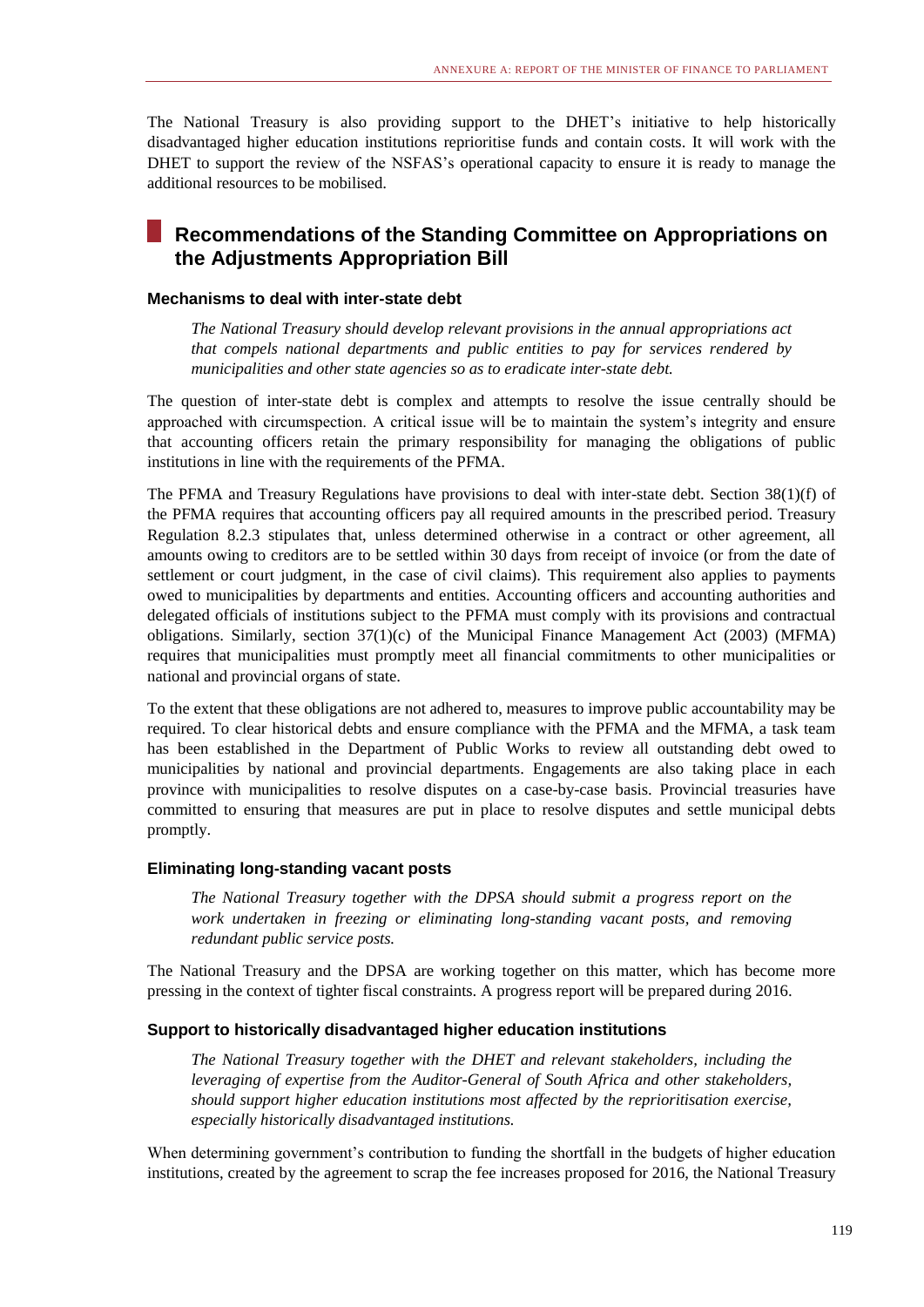and the DHET considered the capacity each institution had to reprioritise budgets and effect costcontainment measures. The National Treasury will continue to work with the DHET to support higher education institutions most affected by the reprioritisation exercise.

# **Recommendations of the Standing Committee on Appropriations on the New Development Bank Special Appropriations Bill**

#### **Reporting framework for the New Development Bank**

*The National Treasury should submit quarterly reports on the New Development Bank's financial and non-financial performance to Parliament.* 

The National Treasury will submit this information once the bank becomes operational and begins reporting on its financial and non-financial performance.

#### **Funding allocations to the New Development Bank and fiscal sustainability**

*The funding allocations to the New Development Bank should strictly adhere to the fiscal principles of long-term debt sustainability, countercyclicality and inter-generational equity.*

The National Treasury will ensure that all allocations to the New Development Bank are aligned with government's commitment to reducing the budget deficit and stabilising debt.

#### **Development of projects to be funded from the New Development Bank**

*The National Treasury in partnership with relevant stakeholders should develop a pipeline of domestic and continent-wide projects that will be ready to benefit from funding by the New Development Bank.*

The BRICS inter-ministerial committee, chaired by the Minister of International Relations and Cooperation, has established a process of compiling a priority list of projects that need funding to address domestic and continental priorities in the water, energy and transport sector. The Department of Economic Development, as the custodians of the PICC, was tasked with the process of consultatively compiling the list of infrastructure projects to be undertaken by government and its state-owned entities. The projects have now been submitted to the New Development Bank board of directors for consideration.

#### **Public awareness campaign for the New Development Bank programmes**

*The National Treasury, in partnership with relevant stakeholders, should develop and implement a public awareness campaign across all sectors on the work of the New Development Bank and how it will assist domestic enterprises.*

The National Treasury will take the recommendation into consideration once the bank has become fully operational.

# **Recommendations of the Standing Committee on Appropriations on the 2015 Division of Revenue Amendment Bill**

#### **Revising the conditional framework for the health facility revitalisation grant**

*The Minister of Finance should ensure that the National Treasury effects the following corrections to the conditional framework of the national health grant: health facility revitalisation component: the addition of conditions that allow a portion of the grant to be used to expand the new information system to primary healthcare (PHC) facilities outside the NHI pilot districts, the conditions of the grant reflect that no more than R50 million of*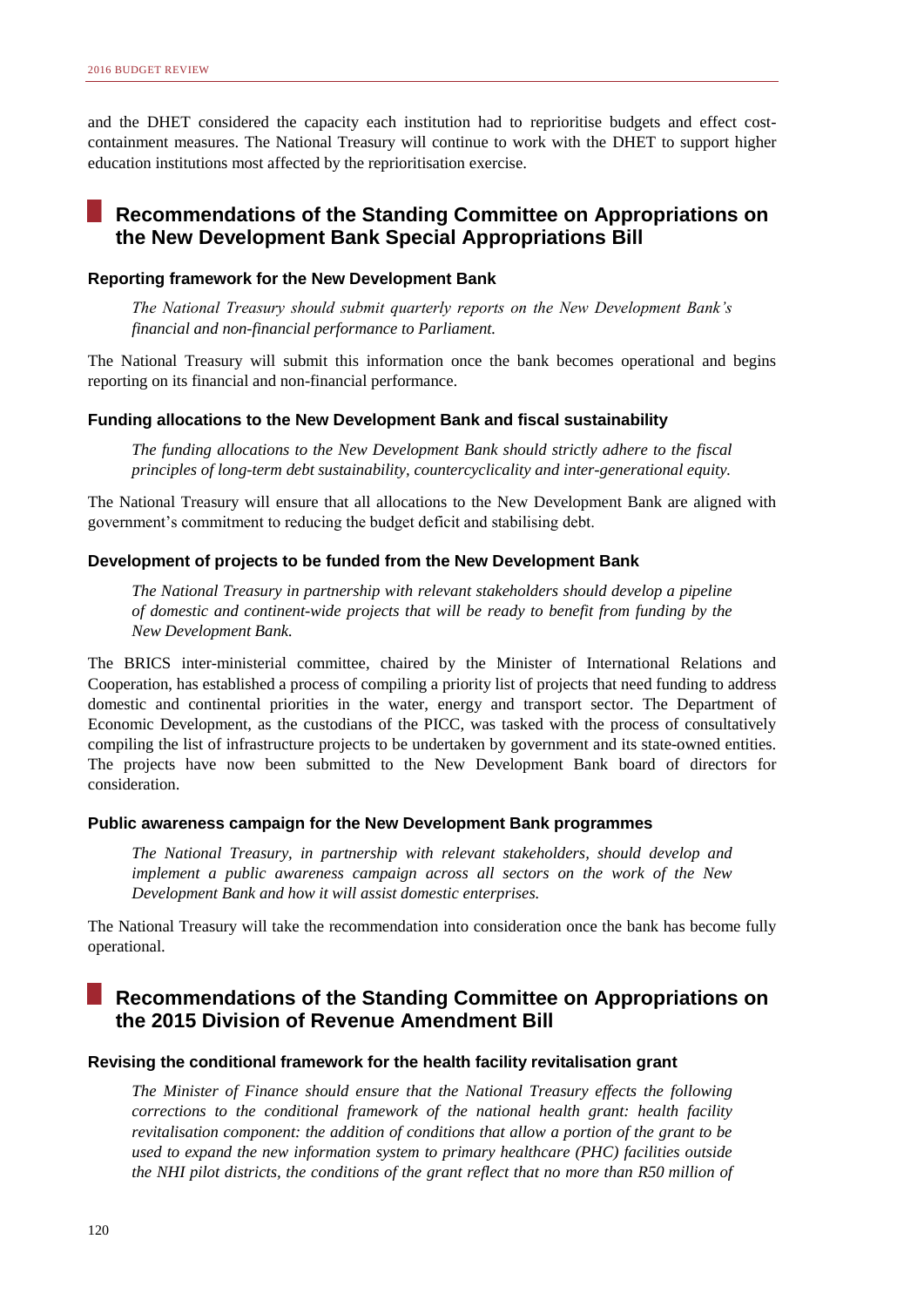*the grant may be used for the patient information system rollout, the outcome statements and outputs of the grant are also corrected to include the rollout of integrated patientbased primary healthcare information systems to other PHC facilities.*

A new component has been added to the information component of the indirect *national health insurance grant* in the 2015 Division of Revenue Amendment Bill. All allocations under this component will be used to roll out the new patient-based primary care information system beyond pilot districts. Cabinet has approved additional allocations of R76 million in 2017/18 and R190 million in 2018/19 as part of the *national health insurance grant*'s new information component, for which a new grant framework will be prepared.

## **Recommendations of the Select Committee on Appropriations on the 2015 Division of Revenue Amendment Bill**

#### **Strengthening monitoring and oversight to provinces**

*The National Treasury should strengthen its monitoring mechanisms over provinces and municipalities to ensure compliance with any of its directives and also to avoid any repeat of outstanding debt accumulation.*

The National Treasury has been strengthening the mechanism to benchmark provincial and municipal budgets. All draft provincial budgets are benchmarked and analysed for quality, extent of funding for government priorities and compliance with the legislative framework. Two rounds of benchmarking for provincial budgets have been introduced, and the National Treasury reviews and comments on the tabled budgets of all non-delegated municipalities prior to their adoption by municipal councils. The tabled budgets of these municipalities are assessed for quality, extent of funding, and compliance with the prescripts of the MFMA and the municipal budget and reporting regulations.

The National Treasury is supporting provincial treasuries to improve their capacity to fulfil their oversight responsibilities for the budgets of delegated municipalities in accordance with the PFMA and the MFMA. Eight provincial treasuries have agreed to implement province-specific municipal support strategies.

The National Treasury also uses several technical intergovernmental forums to monitor and address fiscal risks in provinces and municipalities, and visits every province annually to monitor budget execution and fiscal issues. Municipal financial issues are also discussed at quarterly MFMA meetings with provincial treasuries and annual visits are conducted to all non-delegated municipalities.

#### **Strengthening compliance with the conditional grant framework**

*The National Treasury should ascertain if the conditional grant funds that were transferred to the provinces but not spent in 2014/15 have indeed not been used for any other purpose to ensure that service delivery is not compromised.*

Conditional grants are subject to legislated financial and non-financial reporting to the relevant national sector departments and to the National Treasury on a quarterly basis. In addition, the Auditor-General of South Africa audits expenditure on conditional grants and reports findings to the Standing Committee on Public Accounts. Unspent grant funds are subject to legal requirements and approval before they can be rolled over into the following year.

The National Treasury also regularly monitors expenditure on conditional grant allocations and responds appropriately when provinces and municipalities underperform, including by channelling funds to areas where they are urgently required.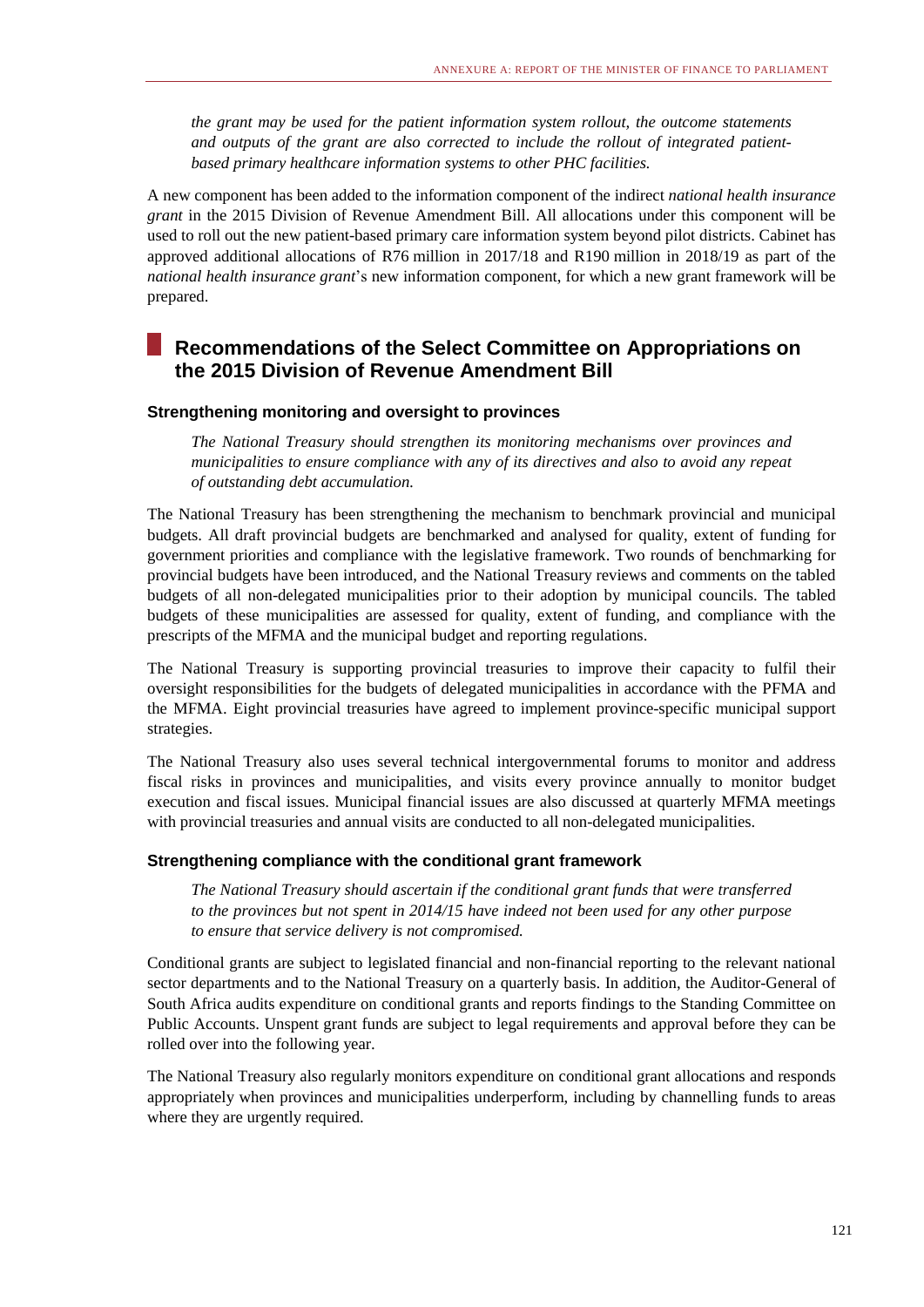#### **Funding for shortfall in compensation of employees in provinces**

*The National Treasury should provide further details on how provinces were able to reprioritise funds within their own budgets to fund the shortfalls in personnel budgets. Furthermore, the National Treasury should indicate how incidences of ghost employees might be contributing to the current compensation of employees' costs and also indicate if all provinces have conducted and completed a personnel head count.*

Provinces accommodated the shortfalls in compensation budgets primarily by not filling non-critical posts made vacant through employee attrition. Headcount numbers in provincial departments have dropped since the start of 2015/16, from 907 748 to 897 970. Some of these numbers include front-line service delivery staff that will need to be replaced. Nevertheless, in the short term, the staff reductions have created some temporary fiscal space.

Three provinces (the Eastern Cape, KwaZulu-Natal and Limpopo) have previously undertaken staff verification projects to root out ghost employees. However, if not supported by measures to verify each subsequent new employee added to the payroll system, these checks do not solve the ghost employee problem entirely. The DPSA launched a project in 2011/12 to clean up the payroll system and address this issue.

#### **Funding for zero per cent fee increase for higher education institutions**

*The National Treasury and the DHET should, as soon as possible, provide Parliament with details of how and where the required funds will be sourced and what the implications of this process will be on the operational needs of the DHET.*

Over the medium term, R5.7 billion has been allocated to the DHET for university subsidies to fund the zero per cent fee increase and R10.7 billion to the NSFAS for short-term debt relief for 71 753 students. These students were underfunded between the 2013 and 2015 academic years, or are currently unfunded in 2016. The funds were sourced from a Cabinet-approved reprioritisation of budget baselines across national, provincial and local government. The reprioritisation is not expected to have adverse effects on the operational needs of the DHET because the funds were transferred directly to universities and the NSFAS.

## **Recommendations of the Select Committee on Appropriations on the proposed Division of Revenue and the conditional grant allocations to provincial and local spheres of government as contained in the 2015 MTBPS**

#### **Holistic approach in funding higher education and training**

*In addressing the need for additional funding for higher education, government should take a holistic approach that will also address all relevant issues within the sector such as shortfalls in subsidies to universities, NSFAS, further education and training colleges and operational costs for the DHET.*

The National Treasury and the DHET are working together closely to consider options for funding higher education and training. An interdepartmental task team is investigating options to finance the White Paper for Post-School Education and Training. Options under consideration include reprioritising funds from existing government programmes, instituting efficiency measures in post-school education and training institutions, implementing reforms to the NSFAS, and mobilising new sources of funding through the tax system.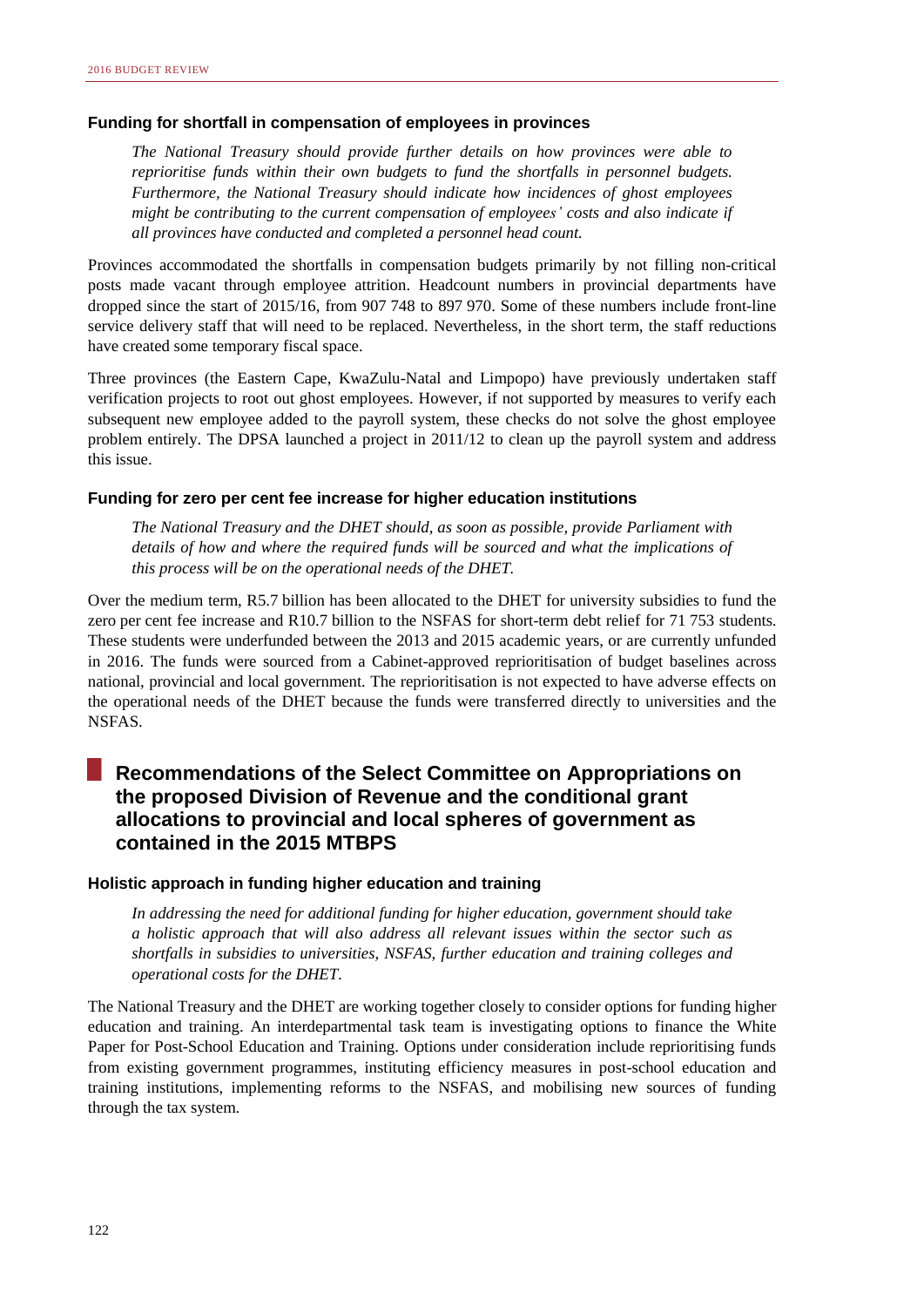#### **Review of the equitable share formula**

*The National Treasury should, on a regular basis, review its application of the equitable share formula in order to address challenges such as shortfalls in provinces to cover employee compensation costs and the pressing needs for municipalities to sustain the provision of free basic services with the current rising electricity costs, water shortages and population growth.*

The National Treasury undertakes annual technical updates to the data used in the calculation of the equitable shares. The updates take into account changes in the cost of services, and the number of people in each province and municipality to whom services are to be delivered.

In addition, the structure and components of the equitable share formulas are periodically reviewed. The National Treasury, the Department of Cooperative Governance and Traditional Affairs, and the South African Local Government Association – with support from the Financial and Fiscal Commission and Statistics South Africa – last reviewed the formula for the local government equitable share in 2012. The formula is in the fourth year of a five-year phase-in period and work towards the next refinement is set to begin in 2016. All updates and changes to the formula are described in detail in the *Explanatory Memorandum to the Division of Revenue* [\(http://www.treasury.gov.za\)](http://www.treasury.gov.za/). Between 2016 and 2017, the National Treasury, in collaboration with the Financial and Fiscal Commission and provincial treasuries, will review the provincial equitable share formula to determine whether the formula's components remain responsive to the country's realities.

### **Recommendations of the Standing Committee on Finance on the 2015 Revised Fiscal Framework**

#### **Incorporating proposals to stimulate economic growth in the MTBPS**

*The Committee recommends that, in future, the MTBPS should set out in more concrete detail proposals on stimulating economic growth.*

The MTBPS highlights the major drivers of government's spending and regulatory reforms, including measures to stimulate growth. For example, pages 15 to 18 of the 2015 MTBPS set out the major projects under way to stimulate economic growth, with additional information on relevant allocations detailed in pages 31 to 39. Further details of individual programmes are available in the annual *Estimates of National Expenditure*. The National Treasury also engages with departments on projects that could stimulate economic growth, employment and infrastructure development. The outcomes of these engagements are reflected in the MTBPS.

#### **Progress on the funding for higher education and training**

*The Committee recommends that the MTEF should reflect progress on the funding for higher education. In this regard, the Committee suggests that government looks into the possibility of the budget of the DHET being reprioritised to find some of the funding for "no-fee increases". Consideration needs to also be given to allocating unused funds from the National Skills Fund and the sector education and training authorities (SETAS), while ensuring that skills training needs are not unduly undermined. The Committee also recommends that government, through engagement with all the relevant stakeholders, consider providing free tertiary education to the needy reasonably soon.*

The DHET will investigate how funds from the SETAs and National Skills Fund can be used to support universities and the NSFAS. The National Treasury will support the department in this exercise.

In January 2016, the President appointed a commission of inquiry into higher education funding and other issues. The commission will consider the feasibility of providing fee-free higher education in South Africa. The commission will submit a final report to the President within 10 months of its appointment.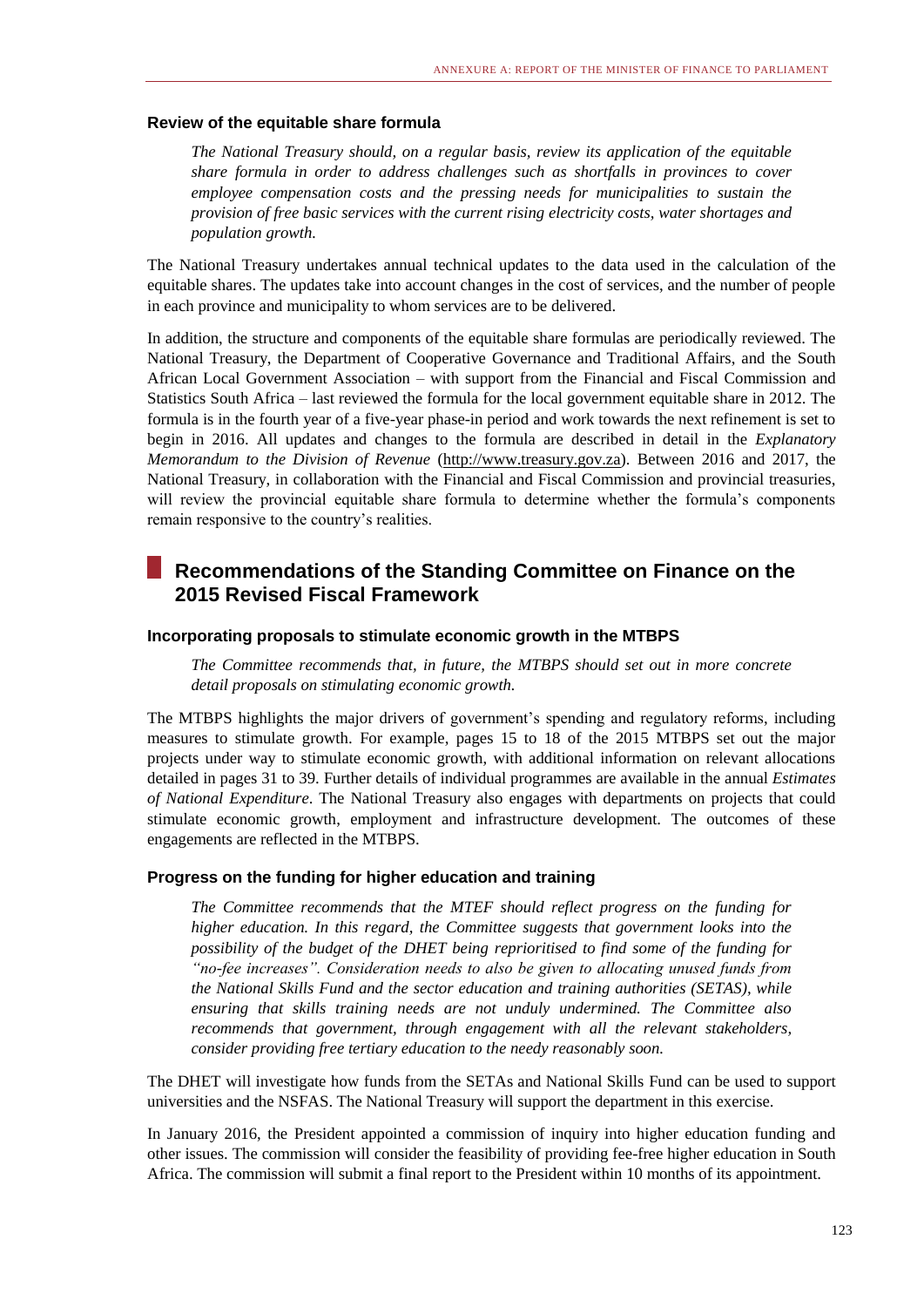#### **Employability of graduates**

*The Committee recommends that the National Treasury, within the norms and protocols of interdepartmental exchanges, engages with the DHET and the DPME on the need for universities to produce graduates who are more likely to be employed and meet the developmental needs of the country.*

The National Treasury will work with the DHET and the DPME to implement recommendations in the White Paper for Post-School Education and Training to strengthen the relationship between universities and employers. Encouraging employers to expand workplace training opportunities, especially in areas where qualifications or professional registration depends on practical workplace experience, will be a particular area of focus.

The DHET, in consultation with the National Treasury, the Department of Labour and the DPSA, is also considering the feasibility of introducing a community service scheme for graduates. Such a programme will provide unemployed graduates with skills and experience that could help them find work.

#### **Linking the expenditure ceiling to long-term economic growth projections**

*The National Treasury should brief the Committee in the first quarter of 2016 on the "fiscal rule of thumb" guideline that links the expenditure ceiling to long-term economic growth projections over the MTEF period and improvements on the capital project appraisals model.*

The proposed fiscal guideline and revised capital project appraisals model are both works in progress. The National Treasury welcomes the opportunity to present the proposals to the committee in early 2016.

#### **Cost-containment measures**

*The Committee recommends that the National Treasury provide a comprehensive report in writing on progress on its cost-containment goals within 21 days of the adoption of this report by Parliament.*

The comprehensive report on the progress made with the cost-containment measures will be submitted to the Standing Committee on Finance by the end of February 2016.

#### **Drought-relief initiatives**

*The National Treasury needs to engage more effectively with the Department of Agriculture, Forestry and Fisheries, COGTA, the Department of Water and Sanitation and the Department of Rural Development and Land Reform to see what more can be done about the drought affecting key parts of the country.*

An interdepartmental task team led by the Department of Cooperative Governance and Traditional Affairs – through the National Disaster Management Centre – has been established to oversee government's response to the drought. The National Treasury forms part of this task team. The droughtresponse measures already in place include drilling and rehabilitating boreholes, initiating water conservation and demand management projects, augmenting water sources where shortages exist, providing livestock feed and alternative grazing, and monitoring food prices to develop interventions to maintain food security.

The Department of Rural Development and Land Reform has set aside R187 million for drought alleviation and will provide grazing land for animals in drought-stricken areas. The Department of Agriculture, Forestry and Fisheries has set aside about R450 million for 2016/17 to support the country's drought-relief efforts. This is in addition to funds offered by provincial departments of agriculture to farmers affected by the drought.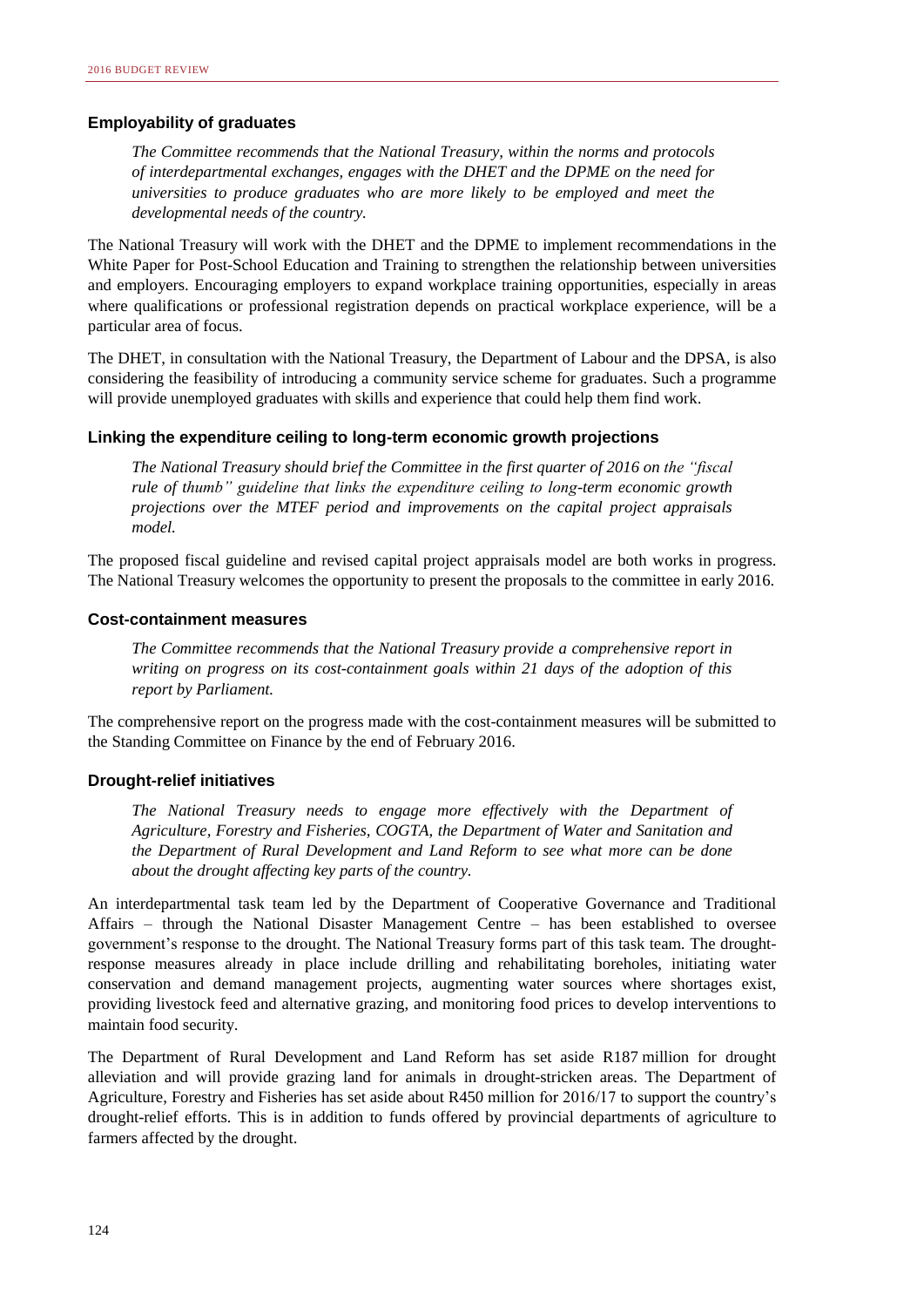The *comprehensive agricultural support programme grant* is also being used to help mitigate the effects of the drought and ensure production continues – a condition of the grant. To date, R159 million has been set aside from this grant to begin implementing drought-mitigation action plans. An additional R54 million from the *municipal disaster grant* and the *provincial disaster grant* is also to be used for this purpose. Section 20(5) of the Division of Revenue Act (2015) also provides for the reallocation of a portion of existing infrastructure grants that are unlikely to be spent to fund the reconstruction and rehabilitation of infrastructure damaged by a disaster.

#### **Funding for early childhood development**

*The Committee recommends that National Treasury engages with Ilifa Labantwana and the Department of Social Development, and seeks within budgetary and other constraints to progressively address their concern that the MTBPS is too limited in its focus and allocation of early childhood development (ECD) resources to ensure a meaningful realisation of ECD priorities. The committees would like the National Treasury to report back to them on this when the 2016/17 national budget is brought to the committees for consideration.*

The National Treasury is engaging closely with Ilifa Labantwana on ECD issues. An additional R812 million for ECD is allocated in the 2016 Budget and a new conditional grant, which gives the national department far greater scope to impose conditions and policies, has been created for ECD. The additional funds are both to increase the number of subsidised children and to assist with infrastructure maintenance, a key factor contributing to difficulties in the registration of ECD centres. The National Treasury is also working with the Department of Social Development and others to develop an ECD financing policy.

#### **Impact of budget pressures on personnel numbers for health professionals**

*The Committee supports some of the key concerns raised by Rural Health Advocacy Project (RHAP). RHAP is concerned about staffing moratoriums implemented at the provincial level, budgetary pressures which have emerged, and a number of growing accruals. The Committee recommends that the National Treasury should meet with RHAP and the national Department of Health and report back to the Committee when the 2016 Budget is brought to the committees for consideration.*

The National Treasury has met with RHAP, and participated and presented at their full-day workshop.

During the budget benchmark exercises, provinces were advised to focus budget cuts, reprioritisations and hiring freezes on administrative posts rather than front-line health professionals. Based on the National Treasury's monitoring, there does not appear to have been a significant reduction in health professional numbers. For example, there were 134 453 nurses employed in the public sector in September 2013 and 136 439 in September 2015. The number of doctors peaked in June 2014 at 20 042 and has since declined to 19 352 in September 2015, which is still significantly more than the 15 527 doctors in 2009. These numbers exclude the several hundred additional doctors employed through the *national health insurance grant*.

#### **Financial viability of South African Airways**

*While recognising the complexities, the Committee recommends that the National Treasury ensure that South African Airways (SAA) is financially viable reasonably soon.*

In 2013, SAA developed a long-term turnaround strategy. Some initiatives in the strategy stalled, contributing to the deterioration in the airline's financial performance. Between November 2014 and March 2015, SAA implemented a 90 day-action plan to stabilise the airline and fast-track the implementation of its turnaround strategy. The plan is expected to yield R1.1 billion in savings in 2015/16 through network changes, fleet refinancing and procurement savings.

Together with government, SAA also refined its turnaround strategy. The airline projected that it would generate a positive operating profit in 2016/17, and its performance for the first six months of 2015/16